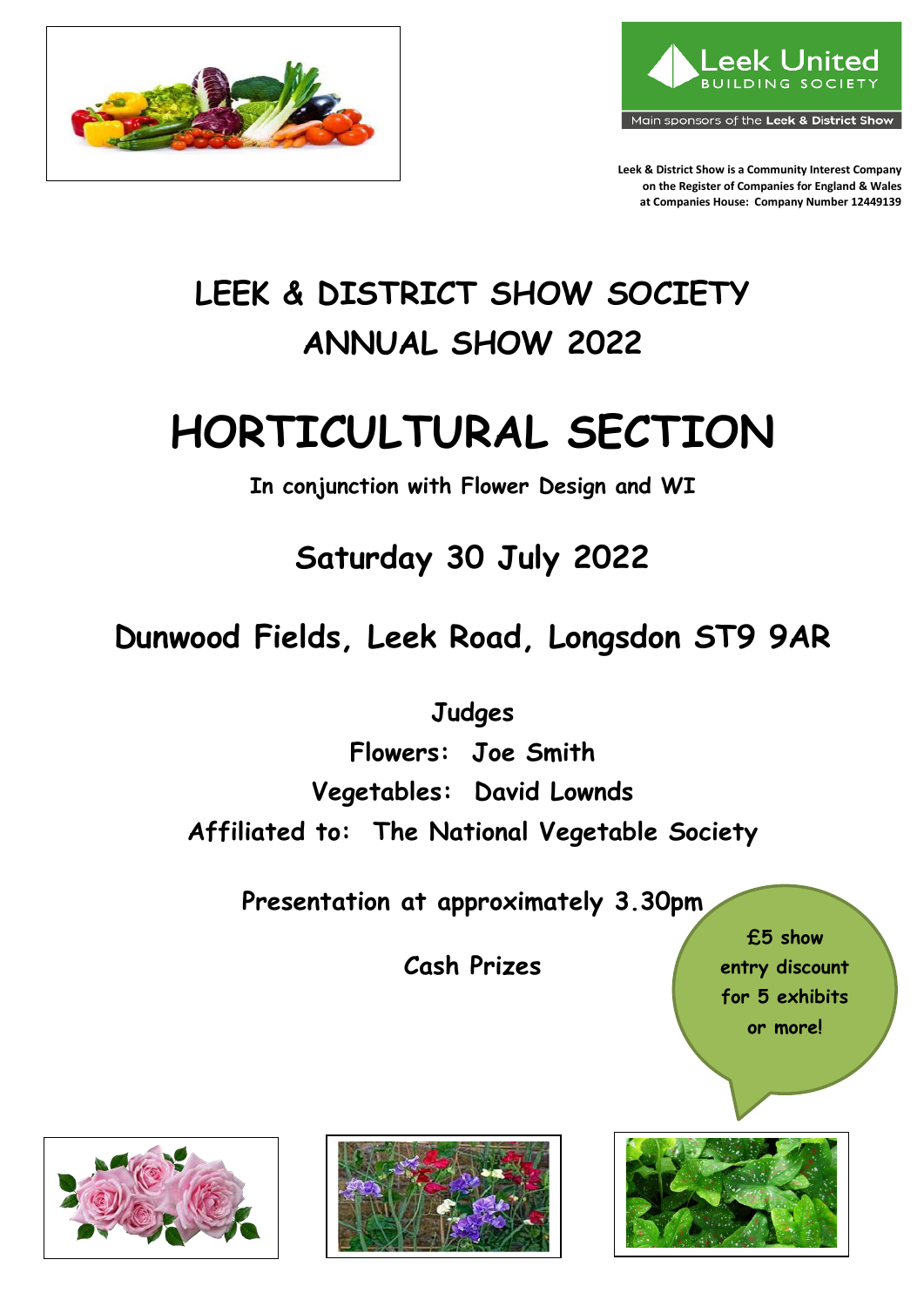**Leek & District Show Horticultural Section Show Entry Form 2022 Name/Address................................................................ ................................................................................**

**Children's age if under 16 ................**

|  |  |  |  | I agree to the General Rules for the Exhibitor |
|--|--|--|--|------------------------------------------------|

|                  | No of            |       |             |                               |                    |       |         |
|------------------|------------------|-------|-------------|-------------------------------|--------------------|-------|---------|
| Class            | <b>Entries</b>   | Fee   | Total £     | Class                         | No of Entries      | Fee   | Total £ |
| $\mathbf 1$      |                  | £1.00 |             | 29                            |                    | £1.00 |         |
| $\overline{2}$   |                  | £1.00 |             | 30                            |                    | £1.00 |         |
| 3                |                  | £1.00 |             | 31                            |                    | £1.00 |         |
| 4                |                  | £1.00 |             | 32                            |                    | £1.00 |         |
| 5                |                  | £1.00 |             | 33                            |                    | £1.00 |         |
| 6                |                  | £1.00 |             | 34                            |                    | £1.00 |         |
| $\boldsymbol{7}$ |                  | £1.00 |             | 35                            |                    | £1.00 |         |
| 8                |                  | £1.00 |             | 36                            |                    | £1.00 |         |
| 9                |                  | £1.00 |             | 37                            |                    | £1.00 |         |
| $10\,$           |                  | £1.00 |             | 38                            |                    | £1.00 |         |
| 11               |                  | £1.00 |             | 39                            |                    | £1.00 |         |
| 12               |                  | £1.00 |             | 40                            |                    | £1.00 |         |
| 13               |                  | £1.00 |             | 41                            |                    | £1.00 |         |
| 14               |                  | £1.00 |             | 42                            |                    | £1.00 |         |
| 15               |                  | £1.00 |             | 43                            |                    | £1.00 |         |
| 16               |                  | £1.00 |             | 44                            |                    | £1.00 |         |
| 17               |                  | £1.00 |             | 45                            |                    | £1.00 |         |
| 18               |                  | £1.00 |             | 46                            |                    | £1.00 |         |
| 19               |                  | £1.00 |             | 47                            |                    | £1.00 |         |
| 20               |                  | £1.00 |             | 48                            |                    | £1.00 |         |
| 21               |                  | £1.00 |             | 49                            |                    | £1.00 |         |
| 22               |                  | £1.00 |             | 50                            |                    | £1.00 |         |
| 23               |                  | £1.00 |             | 51                            |                    | £2.00 |         |
| 24               |                  | £1.00 |             | Children<br>52                |                    | £0.50 |         |
|                  |                  |       |             | Children                      |                    |       |         |
| 25               |                  | £2.00 |             | 53                            |                    | £0.50 |         |
| 26               |                  | £1.00 |             | £5 show                       |                    |       |         |
| 27               |                  | £1.00 |             | entry                         |                    |       |         |
| 28               |                  | £1.00 |             | discount for 5<br>exhibits or |                    |       |         |
|                  | <b>SUB-TOTAL</b> |       | $\mathbf f$ | more!                         | <b>SUB-TOTAL</b>   |       | £       |
|                  |                  |       |             |                               | <b>TOTAL ENTRY</b> |       |         |
|                  |                  |       |             |                               | <b>FEE</b>         | £     |         |

**All enquiries to Mike Ottewell, Secretary, 165 Station Road, Cheddleton, Leek ST13 7EE. Email: [mike-ottewell@talktalk.net](mailto:mike-ottewell@talktalk.net) Mobile: 07989 602480**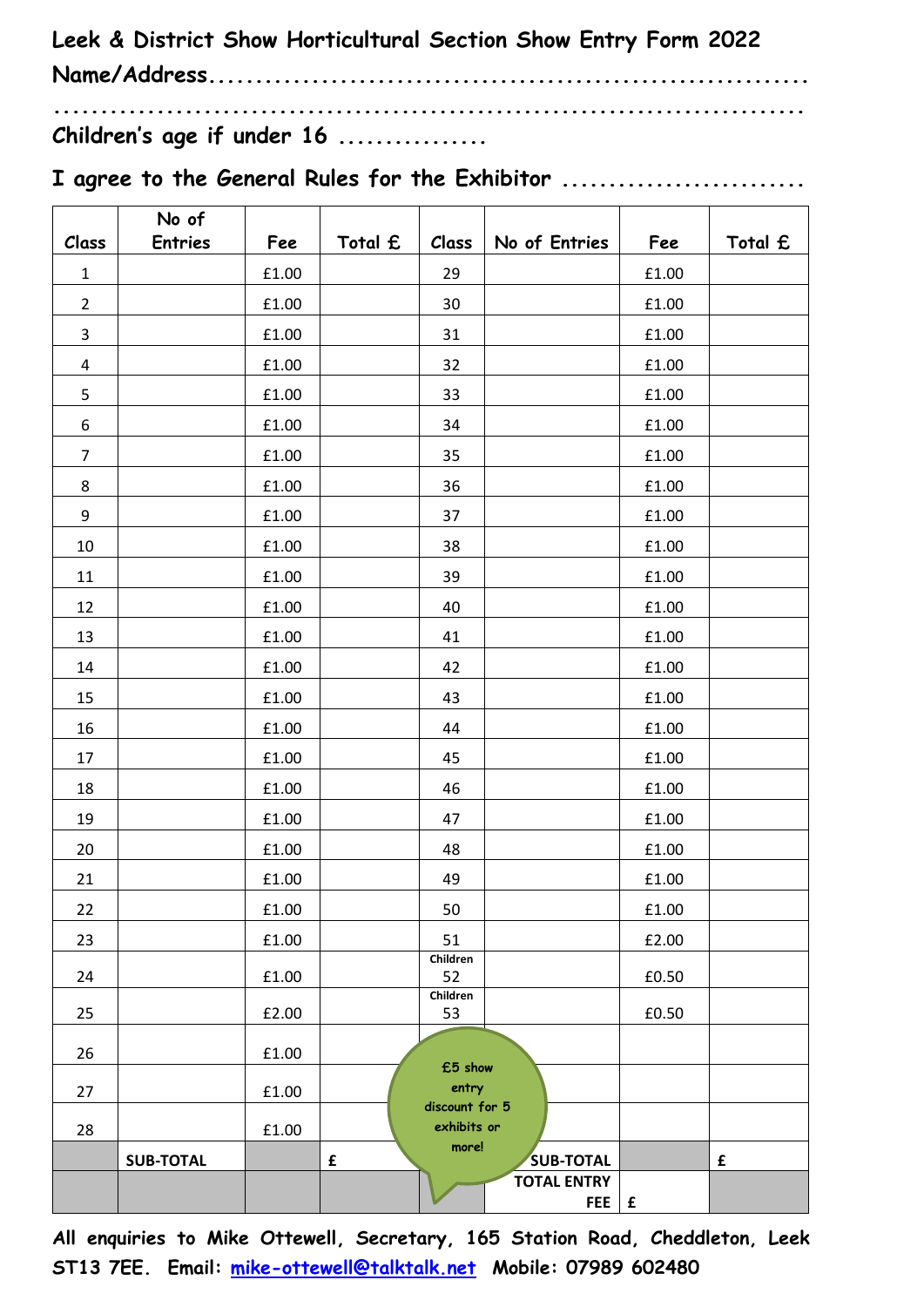#### **RULES OF ENTRY**

Staging will take place on Friday 29 July from 6pm until 8.30pm and Saturday 30 July from 7am until 8.30am. All exhibits to be staged before 8.30am

### **PLEASE NOTE THAT JUDGING WILL COMMENCE A 9AM PROMPT**

#### **THE AWARDS SCHEDULE WILL BE DISPLAYED IN THE MARQUEE**

Produce must be grown by the exhibitor in a garden or allotment and pot plants must belong to the exhibitor for at last 3 months prior to the show. No persons employed in any professional capacity in the horticultural trade are eligible to enter.

Please state age of children exhibiting if under 16.

Whilst the committee will take all reasonable care of both exhibits and containers, they cannot take responsibility for damage or loss to either.

No exhibit to be removed before 4pm on the day of the show.

If you do NOT wish your items to be sold, you must obtain a red sticker from the organiser when entering and display on all lots not for sale. Any items not clearly marked will be sold at the end of the show to defray expenses.

The marquee must be cleared of all exhibits by 5.30pm on the day of the show. Officials accept no responsibility for any items left after this time without instructions as to its disposal.

All vegetables will be judged by the NVS Judges Guide.

**£5 show entry discount for 5 exhibits or more!**

Where oasis is used it should not protrude above the rim of the container.

**Prize Money (all classes except 25 & 51) First: £5, Second: £3, Third: £1 Dunwood Top Tray (Class 25): First: £10, Second: £6, Third: £4 Dunwood Top Vase (Class 51): First: £10, Second: £6, Third: £4**

### **GRAND PRESENTATION 3.30PM**

**Medals will be presented to the winners of Dunwood Top Tray, Dunwood Top vase, Best Exhibit in Vegetables, Best Exhibit in Flowers & Best Exhibit in Children's**

**We would like to express our sincere thanks to ALL our judges and Exhibitors**